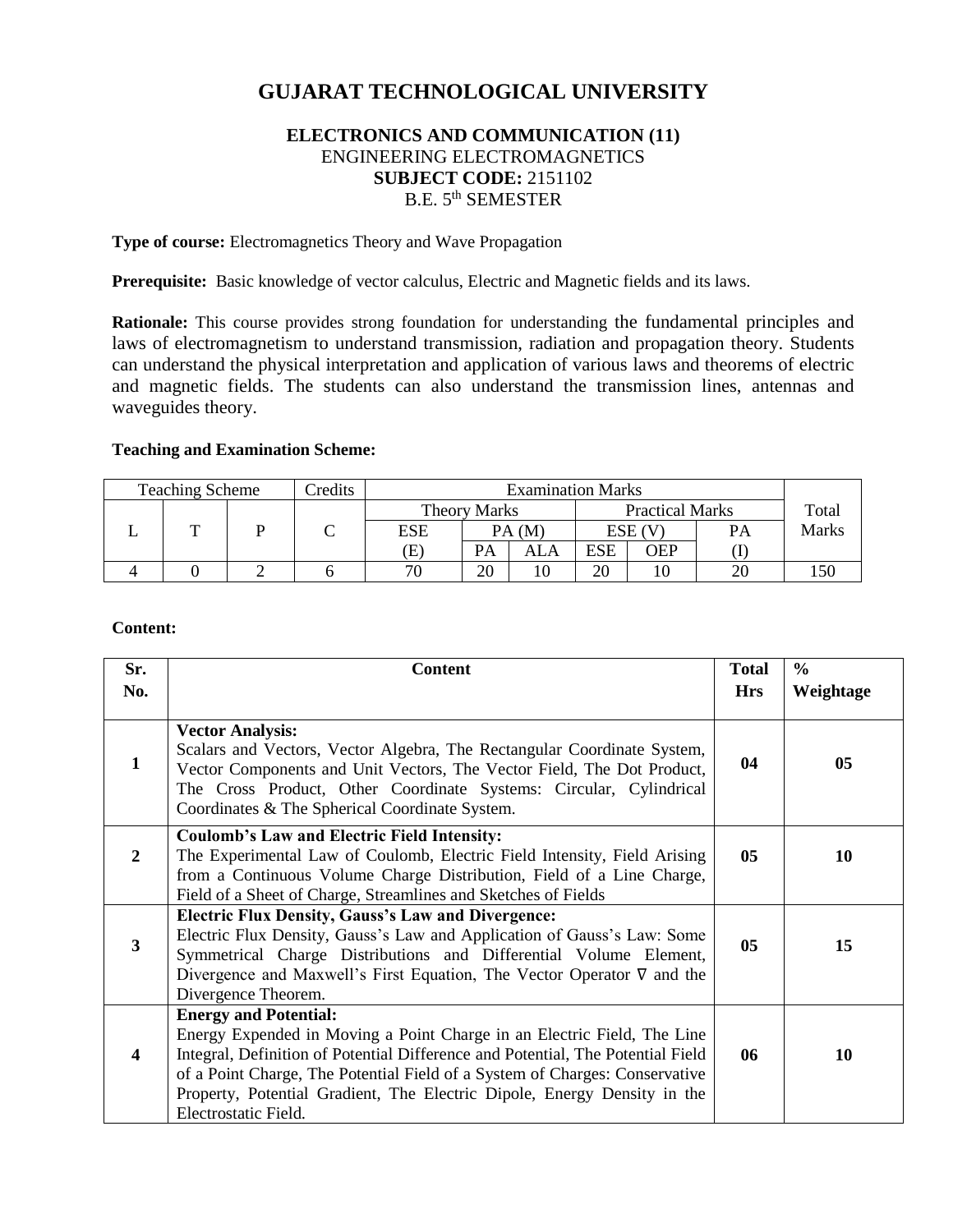|                | <b>Conductors and Dielectrics:</b>                                                                                                                                                                                                                                                                                                                           |    |                |
|----------------|--------------------------------------------------------------------------------------------------------------------------------------------------------------------------------------------------------------------------------------------------------------------------------------------------------------------------------------------------------------|----|----------------|
| 5              | Current and Current Density, Continuity of Current, Metallic Conductors,<br>Conductor Properties and Boundary Conditions, The Method of Images,<br>Semiconductors, The Nature of Dielectric Materials, Boundary Conditions<br>for Perfect Dielectric Materials.                                                                                              | 06 | 0 <sub>5</sub> |
|                | Capacitance:                                                                                                                                                                                                                                                                                                                                                 |    |                |
| 6              | Capacitance, Parallel-Plate Capacitor, Several Capacitance Examples,<br>Capacitance of a Two-Wire Line, Using Field Sketches to Estimate<br>Capacitance in Two-Dimensional Problems, Poisson's and Laplace's<br>Equations, Examples of the Solution of Laplace's Equation, Example of the<br>Solution of Poisson's Equation: the $p$ -n Junction Capacitance | 06 | 05             |
|                | The Steady Magnetic Field:                                                                                                                                                                                                                                                                                                                                   |    |                |
| $\overline{7}$ | Bio-Savart Law, Ampere's Circuital Law, Curl, Stokes' Theorem, Magnetic<br>Flux and Magnetic Flux Density, The Scalar and Vector Magnetic<br>Potentials, Derivation of the Steady-Magnetic-Field Laws.                                                                                                                                                       | 06 | 15             |
|                | <b>Magnetic Forces, Materials and Inductance:</b>                                                                                                                                                                                                                                                                                                            |    |                |
| 8              | Force on a Moving Charge, Force on a Differential Current Element, Hall<br>Effect, Force between Differential Current Elements, Force and Torque on a<br>Closed Circuit, The Nature of Magnetic Materials, Magnetization and<br>Permeability, Magnetic Boundary Conditions, The Magnetic Circuit,<br>Potential Energy and Forces on Magnetic Materials       | 06 | 10             |
| 9              | <b>Time-Varying Fields and Maxwell's Equations:</b><br>Faraday's Law, Displacement Current, Maxwell's Equations in Point Form,                                                                                                                                                                                                                               | 06 | 10             |
|                | Maxwell's Equations in Integral Form, The Retarded Potentials                                                                                                                                                                                                                                                                                                |    |                |
|                | <b>Electromagnetic Wave Propagation:</b>                                                                                                                                                                                                                                                                                                                     |    |                |
| 10             | Wave Propagation in Free Space, Lossy and Lossless Dielectrics and in                                                                                                                                                                                                                                                                                        | 06 | 15             |
|                | Good Conductors. Reflection of Plane Wave, Poynting Vector, Wave Power,<br>Skin Effect, Wave Polarization and Standing Wave Ratio                                                                                                                                                                                                                            |    |                |

#### **Suggested Specification table with Marks (Theory):**

| <b>Distribution of Theory Marks</b> |         |         |         |         |                             |  |  |
|-------------------------------------|---------|---------|---------|---------|-----------------------------|--|--|
| R Level                             | U Level | A Level | N Level | E Level | $\mathbin{\mathbb C}$ Level |  |  |
| 0 <sub>5</sub>                      | 20      | 10      | 20      | 10      | 0 <sub>5</sub>              |  |  |

**Legends: R: Remembrance; U: Understanding; A: Application, N: Analyze and E: Evaluate C: Create and above Levels (Revised Bloom's Taxonomy)**

Note: This specification table shall be treated as a general guideline for students and teachers. The actual distribution of marks in the question paper may vary slightly from above table.

#### **Reference Books:**

- 1. Engineering Electromagnetics, William H Hayt And John A Buck Tata McGraw-Hill Publishing Company Limited, Seventh Edition
- 2. Principles of Electromagnetics, Matthew N. O. Sadiku Oxford university press, 2007 fourth edition
- 3. Electromagnetics with applications by J.D.Krauss and Daniel Fleisch fifth edition, Mcgraw Hill.